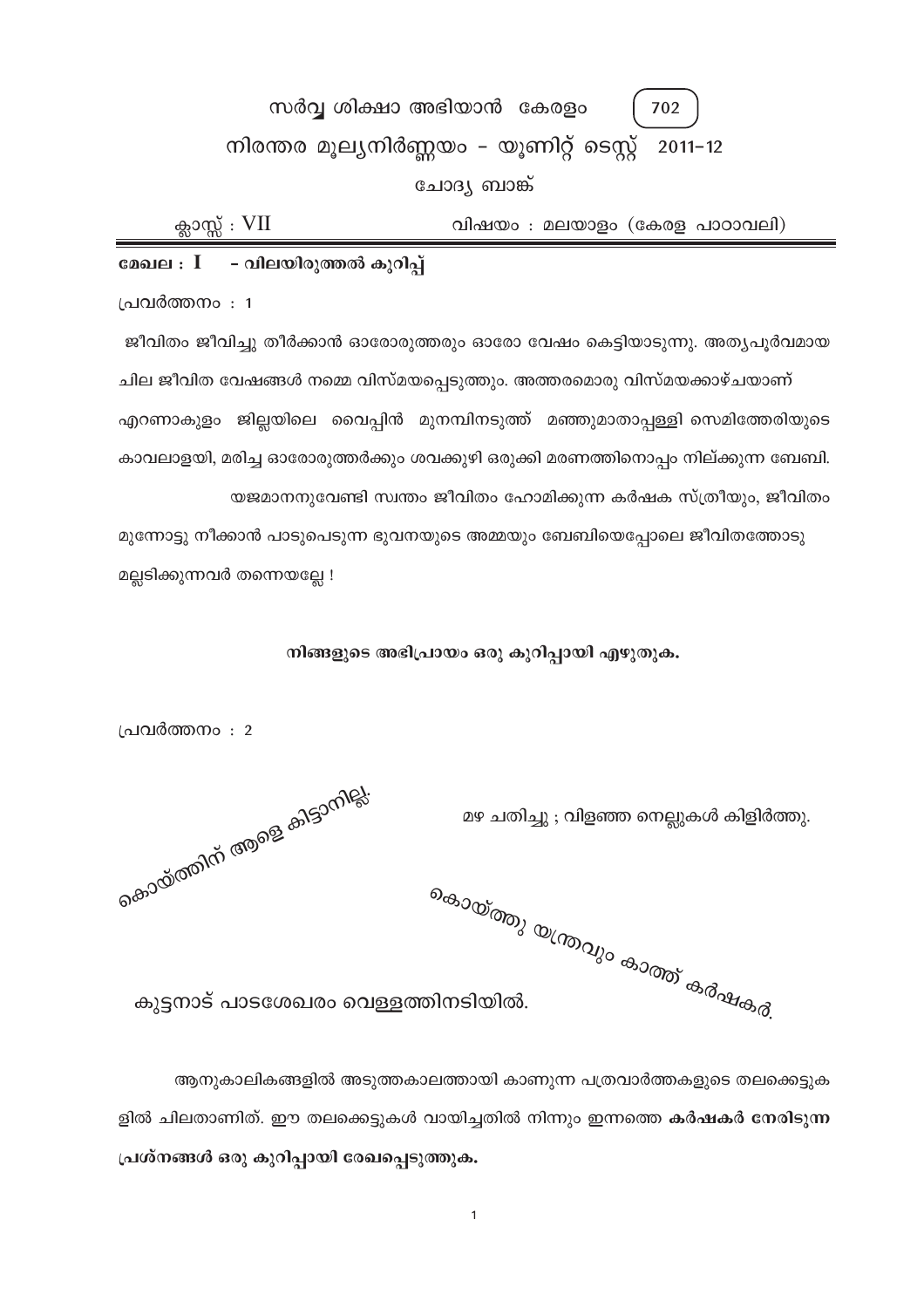പ്രവർത്തനം : 3

'നാലു കണ്ടത്തിൽ നടുക്കണ്ടത്തിന്മേൽ കാളയെ പൂട്ടി തിന്താരോ........ കാളയെ പൂട്ടിട്ടു തേവീ ഞാനും തമ്പ്രാൻ പടിക്കലും ചെന്നേൻ.. കൂലിതായോ കൂലി തായോ............ എന്റെ കൊച്ചമ്പ്രാനേ തിന്താരോ'..............

നാടൻ പാട്ടിന്റെ സൗന്ദര്യം നിറഞ്ഞു നിൽക്കുന്ന വരികളാണിവ. നാടൻ പാട്ടുകൾ ജീവി തവുമായി വളരെയധികം ബന്ധപ്പെട്ടു നിൽക്കുന്നതായി കാണാൻ സാധിക്കും. തൊഴിലുമായി ബന്ധപ്പെട്ട് ഇത്തരം ധാരാളം പാട്ടുകൾ നിലവിലുണ്ട്. *ആധുനിക സമൂഹത്തിൽ ഈ നാടൻ* പാട്ടുകളുടെ പ്രസക്തി എന്താണ്? നിങ്ങളുടെ അഭിപ്രായം കുറിപ്പാക്കുക.

പ്രവർത്തനം : 4

ആരാകാനാണിഷ്ടം ? റോസി ടീച്ചർ ക്ലാസ്സിൽ ചോദിച്ചു. എനിക്ക് പോലീസാകണം. രാജു പെട്ടെന്നു പറഞ്ഞു. ഉണ്ണിക്കുട്ടനു സാറായാൽ മതി. സാറായിട്ടെന്തു കിട്ടാനാ? രാജു അവനെ കളിയാക്കി. ഓപ്പറേഷൻ ചെയ്യുന്ന ഡോക്ടറായാൽ മതി രാജിക്ക്. അതാകുമ്പോൾ ഒത്തിരി കാശു കിട്ടുമല്ലോ ? - അവൾ പറഞ്ഞു. ഇങ്ങനെ പോയി മറുപടികൾ

നിങ്ങൾ ആരായിത്തീരുമെന്ന് ചിന്തിച്ചിട്ടുണ്ടാവുമെല്ലോ? നിങ്ങൾ തെരഞ്ഞെടുക്കുന്ന *തൊഴിൽ എന്തായിരിക്കും*? എന്തുകൊണ്ട്? കുറിപ്പ് തയ്യാറാക്കുക.

പ്രവർത്തനം : 5

"മരിക്ക സാധാരണ, മീ വിശപ്പിൽ

ദഹിക്കലോ നമ്മുടെ നാട്ടിൽ മാത്രം".

എന്ന് വർഷങ്ങൾക്കുമുമ്പ് വള്ളത്തോൾ പാടിയിട്ടുണ്ട്. ദാരിദ്ര നിർമ്മാർജ്ജന പദ്ധതികൾ നടപ്പിലാക്കപ്പെടുമ്പോഴും ഇത്തരക്കാരുടെ എണ്ണത്തിൽ കുറവുവരുത്തുവാൻ നമുക്ക് സാധിച്ചിട്ടി ല്ല. അതേസമയം ലോക സമ്പന്നരുടെ പട്ടികയിൽ ധാരാളം ഭാരതീയർ ഇടം പിടിച്ചിട്ടുണ്ട്. **ഈ** സ്ഥിതി വിശേഷത്തെ അടിസ്ഥാനമാക്കി ഒരു കുറിപ്പ് തയ്യാറാക്കുക.

 $\mathbf 2$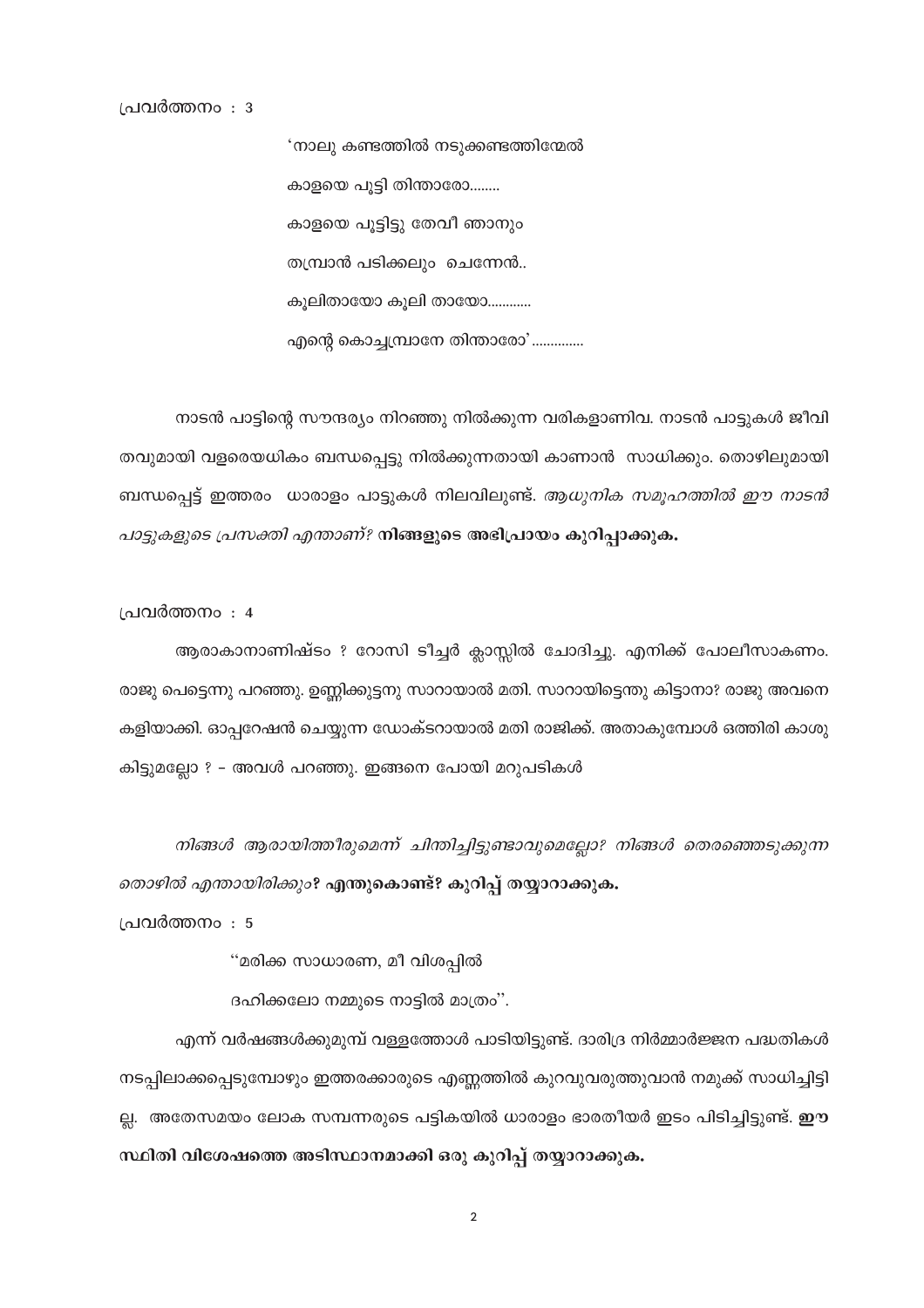#### മേഖല : കഥാരചന

പ്രവർത്തനം : 1

സൂര്യൻ പടിഞ്ഞാറെ ചക്രവാളത്തിൽ മറഞ്ഞു.പണിക്കാരെല്ലാം പോയിക്കഴിഞ്ഞു. അയാൾ കൂടു തൽ വെടിപ്പോടെ ജോലി ചെയ്തുകൊണ്ടേയിരുന്നു. ദൂരെ നിന്നും ഒരു വെളിച്ചം അടുത്ത ടുത്തു വന്നു. മുതലാളി ഈ സമയത്ത് പതിവില്ലല്ലോ ? അയാളുടെ മുഖത്ത് ഉത്കണ്ഠയായി.....

പ്രവർത്തനം : 2

നാലാം ക്ലാസ്സിലെ അദ്ധ്യാപകനായിരുന്നു സിബി മാഷ്. ക്ലാസ്സിലെ കുട്ടികളുടെ വീടുകൾ സന്ദർശിക്കുക അദ്ദഹത്തിന്റെ ശീലമായിരുന്നു. കുട്ടികളുടെ പഠനകാര്യങ്ങൾ അദ്ദേഹം രക്ഷിതാ ക്കളുമായി ചർച്ച ചെയ്യുമായിരുന്നു. അന്നും പതിവു പോലെ സിബി മാഷ് നടക്കാനിറങ്ങി. ഇന്ന് നജീബിന്റെ വീട്ടിൽ പോയാലോ. മാഷ് അങ്ങോട്ടു നടന്നു. വീട്ടുമുറ്റത്ത് എത്തിയപ്പോൾ ആകെ 

നിങ്ങളുടെ ഭാവനയ്ക്ക് അനുസരിച്ച് .ഈ കഥ വികസിപ്പിച്ച് എഴുതുക

പ്രവർത്തനം : 3

രമേശൻ മാഷ് സ്കൂളിൽ നിന്ന് മടങ്ങുകയായിരുന്നു. വഴിവക്കിൽ കിടക്കുന്ന സാധന ങ്ങൾ പെറുക്കിയെടുക്കുന്ന ഒരു സ്ത്രീ കൂടെ ഏഴോ എട്ടോ വയസ്സു തോന്നിക്കുന്ന ഒരു കുട്ടിയു മുണ്ട്.

''ഇവൻ സ്കൂളിൽ പോകുന്നുണ്ടോ?'' അടുത്തെത്തിയപ്പോൾ മാഷ് ചോദിച്ചു. ഇല്ലെന്ന് അവർ ആഗ്യം കാട്ടി.

''ഇവനെ സ്കൂളിൽ ചേർക്കണം. നാളെ കവലയിലെ സ്കൂളിലേക്ക് കൊണ്ടു വന്നേക്ക്. ഞാൻ അവിടെ കാണും.'' - മാഷ് പറഞ്ഞു.

വീട്ടിലേക്ക് നടക്കുമ്പോൾ മാഷിന്റെ മനസ്സിൽ ആ കുട്ടിയുടെ മുഖമായിരുന്നു .............

കഥ നിങ്ങളുടെ ഭാവനയ്ക്ക് അനുസരിച്ച് പൂർത്തിയാക്കുക.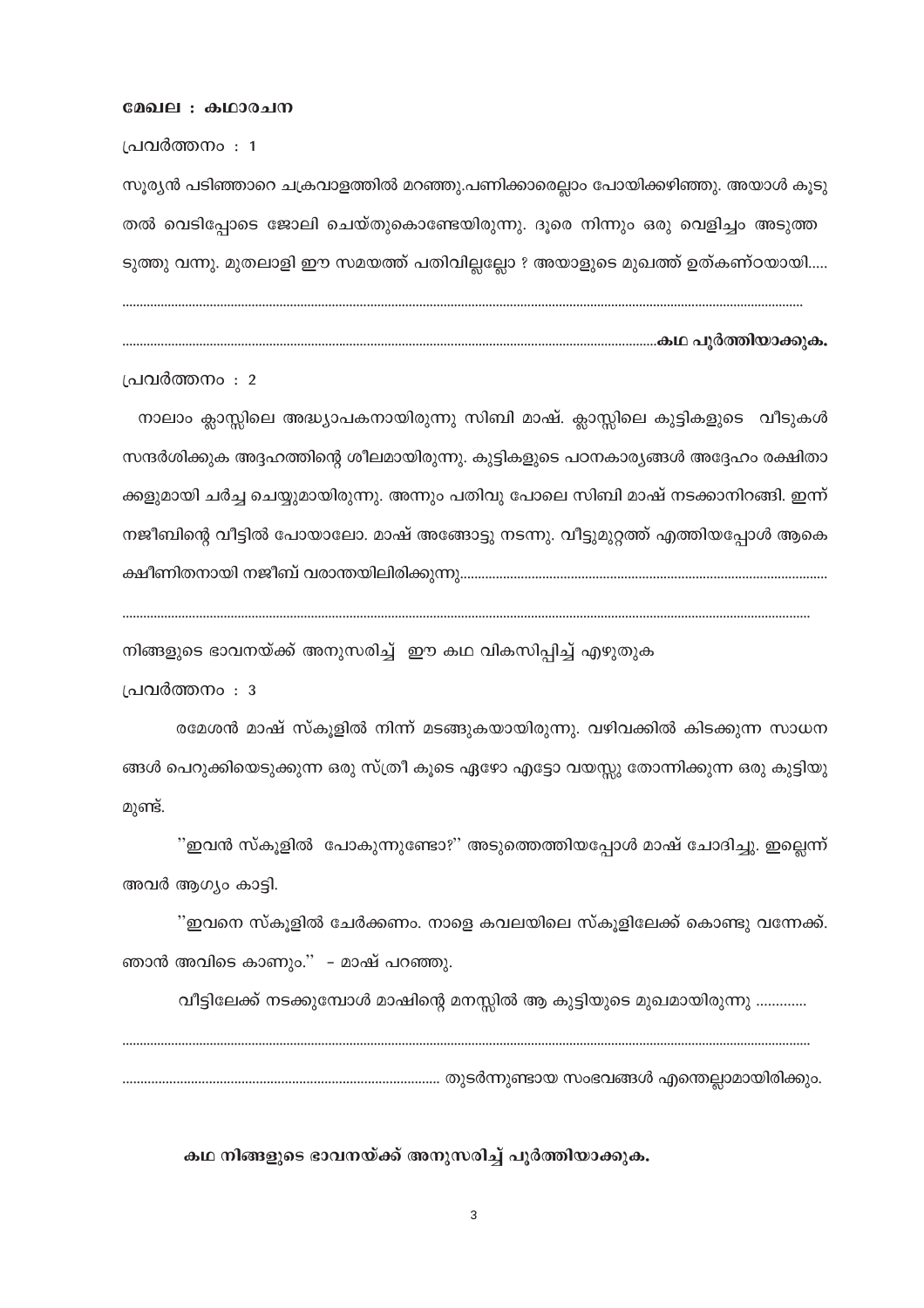പ്രവർത്തനം : 4

നഗരത്തിരക്കിലൂടെ അയാൾ അലയുകയായിരുന്നു. പെട്ടെന്നാണ് ആ ആൾക്കൂട്ടം അയാ ളുടെ ശ്രദ്ധയിൽ പെട്ടത്. കുറെപ്പേർ ചേർന്ന് ഒരാളെ തടഞ്ഞു നിർത്തിയിരിക്കുന്നു. അയാളും അങ്ങോട്ട് എത്തി നോക്കി. ആളെ കണ്ടപ്പോൾ അയാളറിയാതെ ഞെട്ടി. അത് തന്നോടൊപ്പം പഠി 

ഭാനനയ്ക്കനുസരിച്ച് കഥ പൂർത്തിയാക്കി എഴുതുക.

പ്രവർത്തനം : 5

''ഞാനൊരിക്കലും പ്രതീക്ഷിക്കാത്തിടത്താണല്ലോ എത്തിച്ചേർന്നത്.'' ആ പോലീസുകാരൻ ചിന്തിച്ചു. "ഗോപൂ" കുട്ടുകാരന്റെ വിളി അവനെ ചിന്തയിൽ നിന്നുണർത്തി. "ഇന്ന് കാട്ടുമല സ്കൂളിന്റെ നൂറാം വാർഷികമാണ്. നമുക്ക് അവിടെയാണ് ഡ്യൂട്ടി." ഗോപു മറ്റുള്ളപോലീസു കാർക്കൊപ്പം വാഹനത്തിൽ കയറി. കാട്ടുമല സ്കൂൾ , അവനിലെ ഓർമ്മകൾ ഉണർന്നു 

കഥയുടെ ബാക്കി ഭാഗം പൂർത്തിയാക്കുക.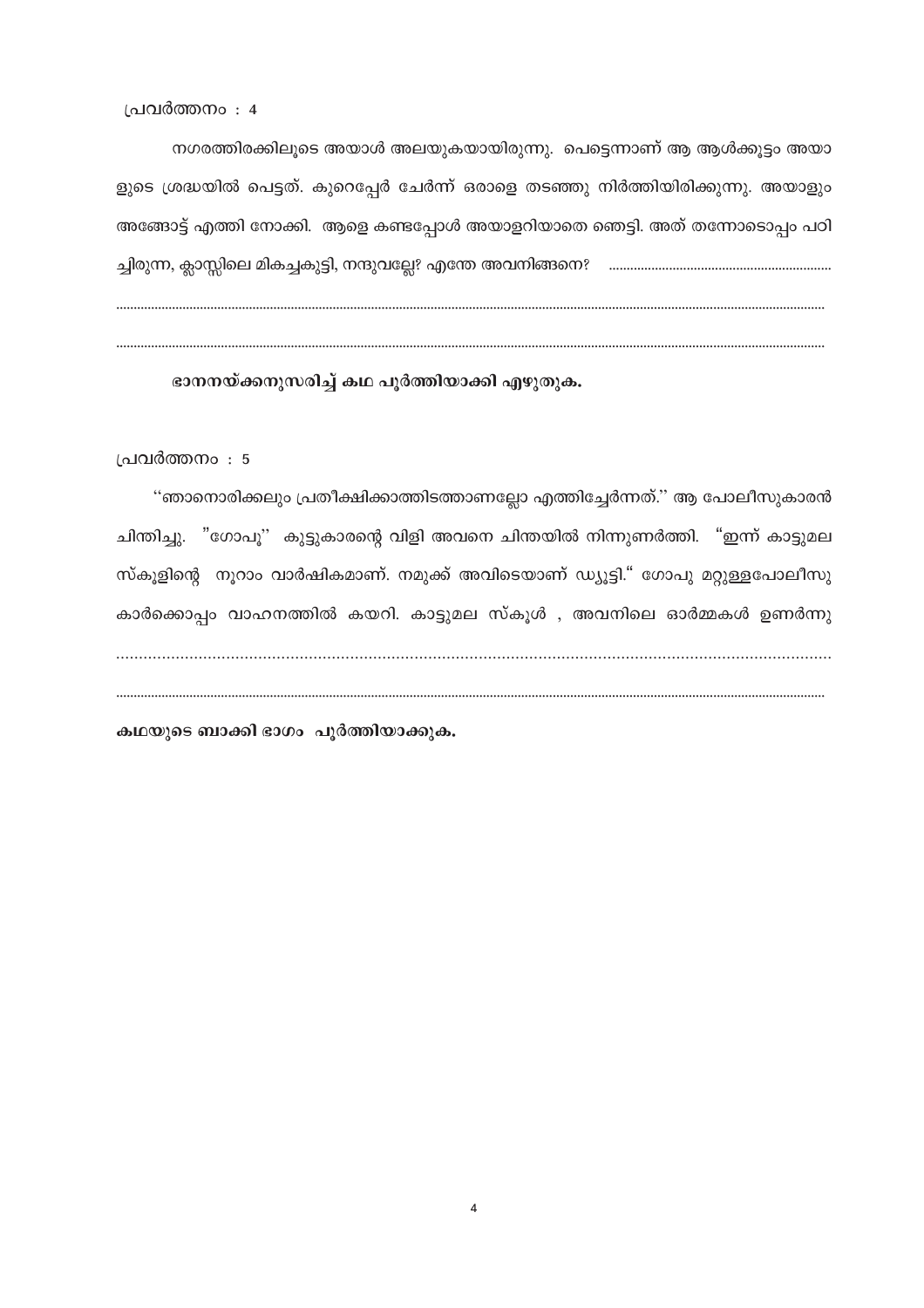## മേഖല : ഉപന്യാസം

പ്രവർത്തനം: 1

നെൽവയലുകളും പണിയെടുക്കുന്ന കർഷകരും കേരളത്തിലെ ഗ്രാമങ്ങളിൽ സർവ്വ സാധാരണമായ കാഴ്ചകളായിരുന്നു. ഇന്ന് പുത്തൻ സാമ്പത്തിക വളർച്ചയിൽ മണിമാളികളും ഫ്ളാറ്റ് സമുച്ചയങ്ങളും കേരള മണ്ണിലെ നെൽപ്പാടങ്ങളെ ഇല്ലായ്മ ചെയ്യുന്നു. മുറ്റത്ത് അടുക്ക ളത്തോട്ടമുണ്ടാക്കി സംരക്ഷിച്ചിരുന്ന കേരളീയർ പെയ്യുന്ന മഴവെള്ളത്തിന്റെ ഒരു തുള്ളി പോലും മുറ്റത്തു താഴാത്ത വിധം ടൈൽസ് പതിച്ചു തുടങ്ങിയിരിക്കുന്നു. കേരളം ഒരൊറ്റ നഗരമായി മാറുകയാണോ ?

ഈ സാഹചര്യത്തിൽ 'മായുന്ന ഗ്രാമീണ ജീവിതം' എന്ന വിഷയത്തെ ആസ്പദ മാക്കി ഒരു ഉപന്യാസം തയ്യാറാക്കുക.

പ്രവർത്തനം: 2

''അറിയുക ഞങ്ങളനേകം നിരകളിൽ വറുതിയോടങ്കം വെട്ടുന്നോർ മൃതിയായാളും പട്ടിണിയിൽ സ്വയ – മെരിയുമ്പോഴും ജീവിപ്പോർ."

പട്ടിണിയോടു പടവെട്ടി, പാടങ്ങളിൽ പണിയെടുക്കുന്ന കർഷക ജനത. കർഷകന്റെ ജീവി താവസ്ഥയും അവന്റെ പ്രതിഷേധവും കൃഷിയോടും മണ്ണിനോടുമുള്ള അവന്റെ സ്നഹവും എല്ലാം തിരുനെല്ലൂർ കരുണാകരന്റെ തരിശുനിലങ്ങളിലേക്ക് എന്ന കവിതയിൽ കാണാം.

എന്നാൽ ഇന്നത്തെ തലമുറ കൃഷിയേയും കർഷകനെയും അർഹിക്കുന്ന വിധത്തിൽ ആദരിക്കുന്നുണ്ടോ? മലയാളി ഇന്നു ഭക്ഷണം കഴിക്കണമെങ്കിൽ അന്യ സംസ്ഥാനങ്ങളെ ആശ്ര യിക്കേണ്ട അവസ്ഥയിലാണ്. മണ്ണിനേയും വിളകളേയും സംരക്ഷിക്കേണ്ടതിന്റെ ആവശ്യകത *ബോധ്യമാകത്തക്ക വിധത്തിൽ* സ്കൂൾ നേച്ചർ ക്ലബ്ബിന്റെ വാർഷികത്തിന് അവതരിപ്പിക്കുന്ന തിനായി ഒരു പ്രഭാഷണം തയ്യാറാക്കുക.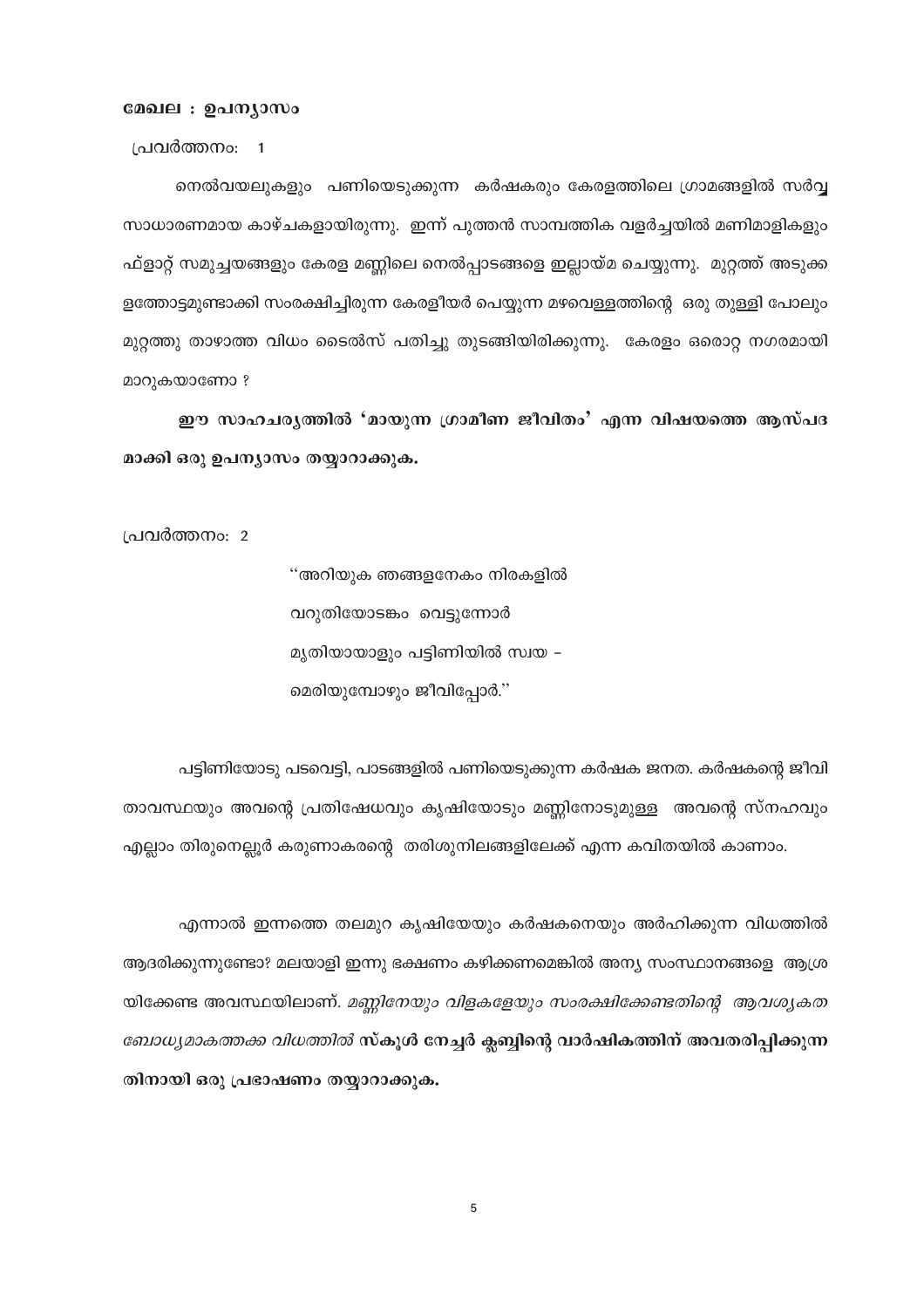ഒരു കാലത്ത് എല്ലാ തൊഴിലിനും അതിന്റേതായ മഹത്വമുണ്ടെന്ന് മലയാളി വിശ്വസിച്ചിരു ന്നു. എല്ലാ തൊഴിലിനും പ്രാവീണ്യമുള്ള തൊഴിലാളികളും ലഭ്യമായിരുന്നു. എന്നാലിന്ന് മലയാ ളികൾ കൃഷിപ്പണിക്കോ വൈദഗ്ദ്ധ്യം ആവശ്യമായ മറ്റു തൊഴിലുകൾക്കോ വിരളമായി മാത്രമേ തയ്യാറാകുന്നുള്ളു. ചില പ്രത്യേക തൊഴിലുകൾക്ക് മാത്രം മാന്യത കല്പിക്കുന്ന നമ്മുടെ ഈ സ്ഥിതി മാറേ തല്ലേ? നിങ്ങളുടെ അഭിപ്രായം ഉദാഹരണ സഹിതം ഉപന്യാസം തയ്യാറാക്കു

പാടത്തു പുഞ്ചയ്ക്കു തേവുന്നു രണ്ടുപേർ''

"പാതിരാക്കോഴി വിളിപ്പതും കേൾക്കാതെ

പ്രവർത്തനം: 5

പ്രവർത്തനം: 4

ചിത്ര രചനാ മത്സരത്തിൽ വിജയിച്ച ഭുവനയെ അഭിനന്ദിക്കുന്നതിനായി സ്കുളിൽ സമ്മേ ളനം സംഘടിപ്പിച്ചിരിക്കുന്നു. പരിമിതമായ ജീവിത സാഹചര്യത്തിൽ നിന്നും ഇത്തരമൊരു നേട്ടത്തിനുടമയായ ഭുവനയെ അഭിനന്ദിച്ചുകൊണ്ട് ഒരു പ്രഭാഷണം തയ്യാറാക്കുക.( ഭുവനയുടെ നേട്ടം മറ്റു കുട്ടികൾക്ക് പ്രചോദനമാകണമെന്ന കാര്യം പ്രത്യേകം സൂചിപ്പിക്കുമല്ലോ !)

കുന്ന തരത്തിൽ ഒരു ഉപന്യാസം തയ്യാറാക്കുക.

മാറ്റം വന്നുകൊണ്ടിരിക്കുന്നു. തൊഴിലെടുക്കുക എന്നതിനുപരി ധനസമ്പാദനത്തിനുള്ള മാർഗ്ഗം മാത്രമായാണ് ചിലർ തൊഴിലിനെ കാണുന്നത്. *തൊഴിലിന്റെ ലക്ഷ്യം ധനസമ്പാദനം മാത്രമാണോ ?* തൊഴിലിന്റെ മഹത്വം വെളിവാ

വൈലോപ്പിള്ളി കർഷകരെക്കുറിച്ചും പണിയാളരെക്കുറിച്ചും പറയുന്നതിങ്ങനെയാണ്. പണി യെടുക്കുകയെന്നാൽ ആഭിമാനമായി കരുതുന്ന സമൂഹം.

എന്നാൽ ഇന്ന് തൊഴിലാളിക്ക് തൊഴിലിനോടും ജീവിതത്തോടുമുള്ള മനോഭാവത്തിൽ

"കാടും പടലും വെണ്ണീറാക്കി – കനകക്കതിരിനു വളമേകി കഠിനമിരുമ്പും കുഴമ്പാക്കി പല കരുനിര വാർത്തു പണിക്കേകി."

പ്രവർത്തനം: 3

ക.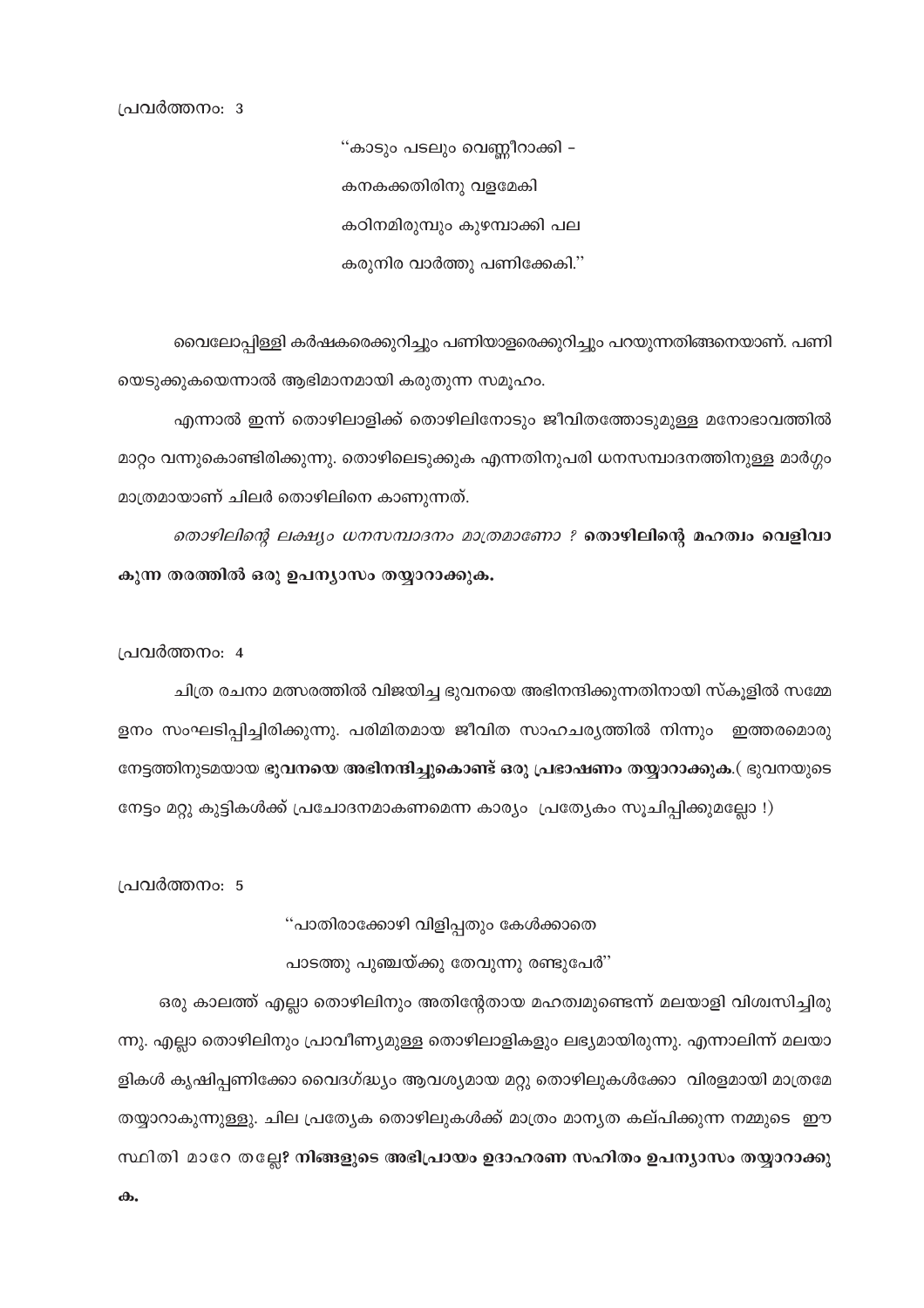#### മേഖല : വർണന

പ്രവർത്തനം : 1

കടുത്ത വേനൽക്കാലത്തിനു വിരാമമിട്ടുകൊണ്ട് പെയ്ത മഴയ്ക്കു ശേഷം പുറത്തിറങ്ങി നോക്കിയാൽ കാണുന്ന *പ്രകൃതിയുടെ ഭാവം എന്താണ്*? മഴയ്ക്കു ശേഷമുളള പ്രകൃതിയെ വർണ്ണിച്ചു നോക്കിയാലോ?

പുതുമഴയ്ക്കു ശേഷമുള്ള പ്രകൃതിക്കുണ്ടാകുന്ന മാറ്റം വർണ്ണിക്കുക.

പ്രവർത്തനം : 2

'ചായച്ചെപ്പും തുറന്നു കൊണ്ടെത്തിയ സായം സന്ധ്യയ്ക്കു രോമാഞ്ചം'

പൊന്നുരുക്കിയ പോലെ പോക്കുവെയിൽ തിളങ്ങി. സിന്ദൂരം വാരിത്തൂകിയ ആകാ

സായം സന്ധ്യയെക്കുറിച്ചുള്ള ഒരു വർണ്ണനയാണിത്. വർണന പൂർത്തിയാക്കുക.

പ്രവർത്തനം : 3

പൂത്തും തളിർത്തും കായ്ച്ചും നൽക്കുന്ന പച്ചക്കാടുകൾ..........വള്ളിക്കുടിലുകൾ........... കളകളാരവം പൊഴിക്കുന്ന കൊച്ചരുവികൾ...നീലക്കൊടുവേലിയും തേടിയുള്ള അപ്പുവിന്റെയും ശ്രീധരന്റെയും യാത്ര............കാട്............പൊന്തകളിൽ വലിയ ചോരത്തുള്ളികൾ പോലെ തെച്ചിപ്പഴ ങ്ങൾ..........ശ്രീധരൻ ആശ്ചര്യത്തോടെ കാടിന്റെ ഭംഗി ആസ്വദിച്ചു.

കാടിന്റെ മനോഹാരിത നിങ്ങളുടെ ഭാവനയിൽ വർണ്ണിക്കുക.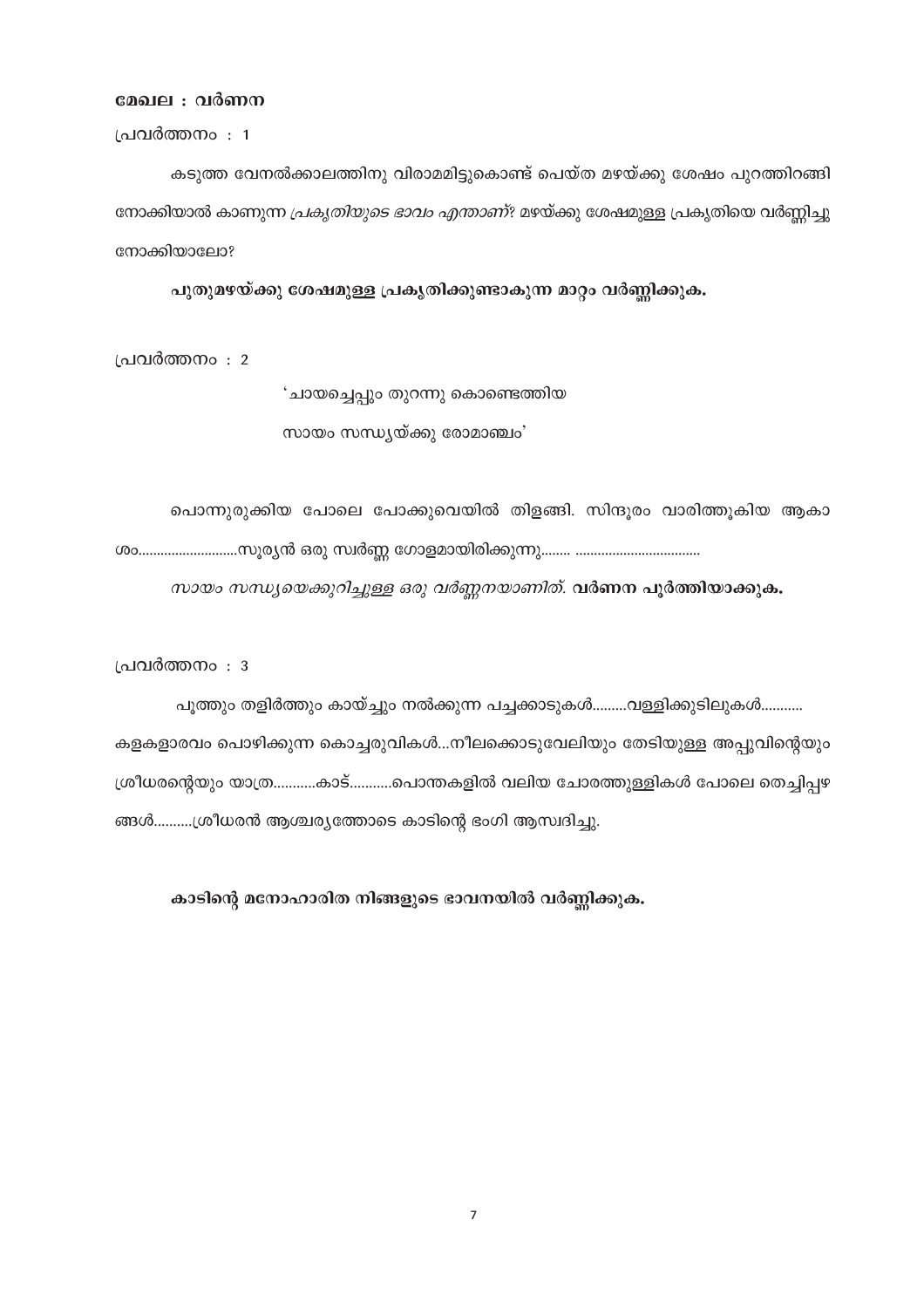പ്രവർത്തനം : 4

'കരുണ'യിൽ ആൽമരത്തെ കുമാരനാശാൻ എത്ര മനോഹരമായാണ് വർണ്ണിച്ചിരിക്കുന്നത്.

നടുവിലങ്ങു നിൽക്കുന്നു വലിയൊരശ്വർത്ഥം മൂത്തു തടികൾ തേഞ്ഞും തൊലികൾ പൊതിഞ്ഞു വീർത്തും ചടുലദളങ്ങളിലും ശ്രഗഭാഗത്തിലും വെയിൽ തടവിച്ചു വന്നു കാറ്റിലിളകി മെല്ലെ തടിയനരയാലതു……. തലയിൽ തീകാളും നെടും ചുടലഭൂതം കണക്കെ ചലിച്ചു നിൽപ്പൂ 'കരുണ - ആൽമരം '

മടവൂർ രാധാകൃഷ്ണൻ മരത്തെ വർണ്ണിച്ചിരിക്കുന്നത് നോക്കൂ…….

'കിളികളൊക്കെയും പറന്നുചേക്കേറും മരമൊരെണ്ണമാ മതിൽക്കെട്ടിനുള്ളിൽ പുറം ദ്രവിച്ചുമീ പട്ടകൾ പൊട്ടിപ്പി– ളർന്നു കേറിയുമിരിപ്പാണെപ്പൊഴു– മില കൊഴിഞ്ഞുമീ നരച്ചൊരാൽമരം'

ഈ വർണനകൾ ശ്രദ്ധിച്ചല്ലോ ? നിങ്ങളുടെ സവിശേഷ ശ്രദ്ധയാകർഷിച്ച ഒരു വൃക്ഷത്തെ

വർണ്ണിക്കുക.

പ്രവർത്തനം : 5

രാജൻ കാക്കനാടന്റെ 'ഹിമവാന്റെ മുകൾത്തട്ടിൽ' എന്ന യാത്രാ വിവരണം കൂട്ടുകാർ വായിച്ചിരിക്കേ ഒരു പുസ്തകമാണ്. അതിലെ ഒരു ഭാഗം ഇതാ.-

"പാതയുടെ ഒരു ഭാഗത്ത് ഇടതിങ്ങിയ കാടുകളായിരുന്നു. ഇടയ്ക്കിടെ പൈൻ മരക്കാടു കളും കാണാം. അങ്ങനെ നടക്കെ പ്രഭാത സൂര്യന്റെ രശ്മികൾ മൂടൽ മഞ്ഞുമായി ലയിച്ച് മരച്ചി ല്ലകൾക്കിടയിലൂടെ കണ്ണിൽ വന്ന് അടിക്കുന്നു. കാടുകളിൽ നിന്ന് പക്ഷികളുടെ പ്രഭാത ഗീതം കേൾക്കാം. അവയ്ക്കിടയിൽ അങ്ങകലെ വെള്ളിരേഖകൾ പോലെ ജല പ്രവാഹങ്ങൾ. അല്പം മാറി ഒരു ചെറിയ കാട്ടുചോല. അത് വളരെ ഉയരത്തിൽ നിന്ന് ഒരു പാറമേൽ പതിച്ച് ശക്തിയായി ഒഴുകിക്കൊിരിക്കുന്നു. സ്ഫടികം പോലുള്ള ജലം."……………………………

എത്ര മനോഹരമായ വർണ്ണന. നാം ദിവസേന യാത്ര ചെയ്യുന്ന വഴികളും ഇതുപോലെ *മനോഹരങ്ങളല്ലേ*? വീട്ടിൽ നിന്ന് സ്കൂളിലേയ്ക്ക് നിങ്ങൾ യാത്ര ചെയ്യുന്ന വഴി യിലെ കാഴ്ച്ച കൾ വർണിക്കുക.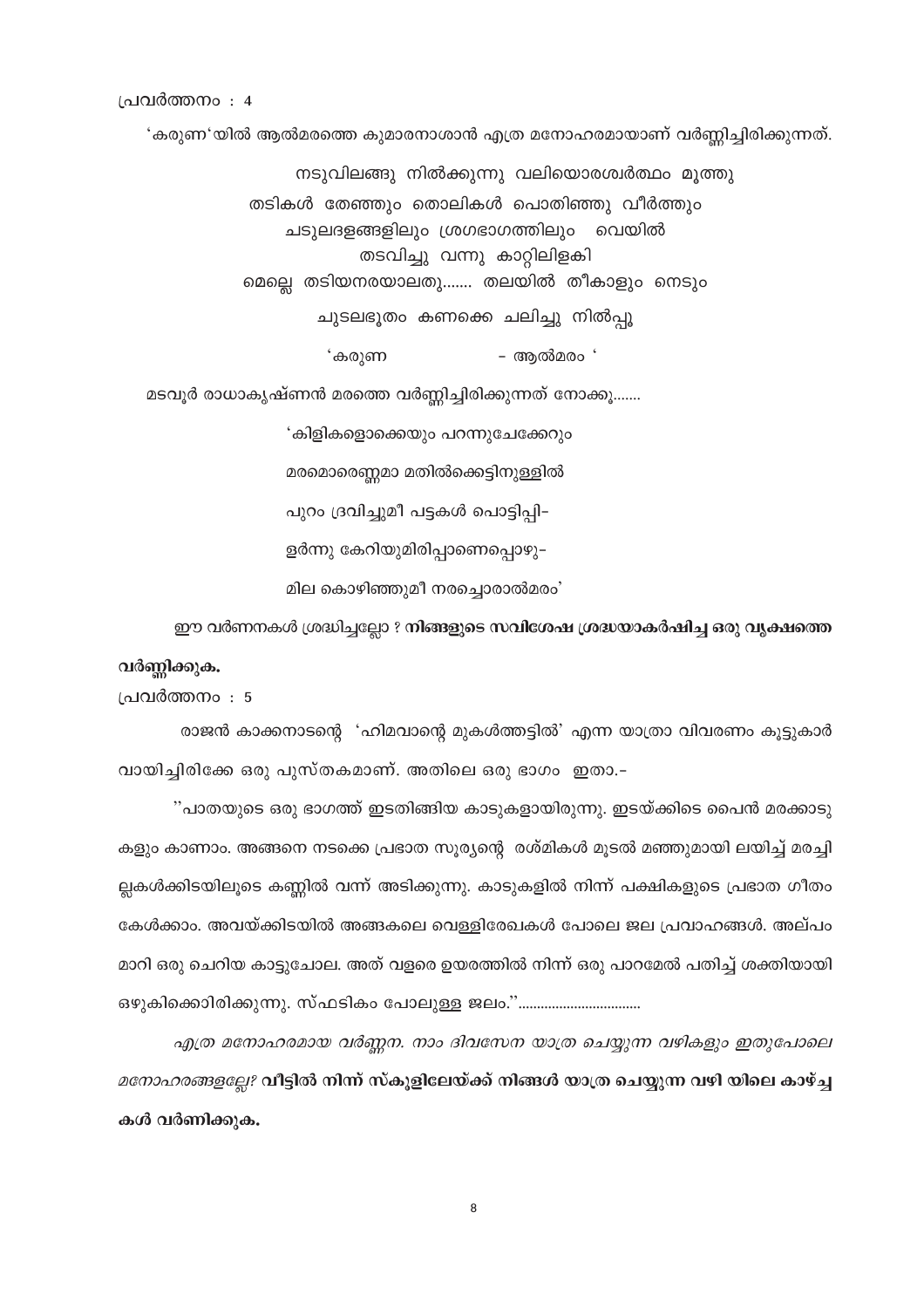# മേഖല : 5 - ആസ്വാദനക്കുറിപ്പ്

# പ്രവർത്തനം 1

'അമ്മ കൊയ്യുന്നു' എന്ന കഥയിൽ ഭുവനയെ മനസ്സിലാക്കാനും മുന്നോട്ട് നയിക്കാനും കസ്തൂരി ടീച്ചർ ഒപ്പമുണ്ടായിരുന്നു. പലകാരണങ്ങളാലും മുന്നോട്ടുവരാൻ സാധിക്കാത്ത കുട്ടികൾ നമുക്കിട യിലുണ്ട്. എല്ലായിടത്തും കസ്തൂരി ടീച്ചർമാർ ഉണ്ടാകണമെന്നില്ലല്ലോ.

താഴെ നൽകിയിരിക്കുന്ന കവിത വായിക്കുക.

# തോറ്റകുട്ടി

തോറ്റകുട്ടി പുറത്തേയ്ക്കിറങ്ങി തോട്ടുവെള്ളത്തിൽ പുസ്തകം വിട്ടു കാറ്റിലേയ്ക്കു കുടയും കൊടുത്തു തുണ്ടുപെൻസിലെറിഞ്ഞുകളഞ്ഞു കണ്ടകാട്ടുവഴിയിൽ നടന്നു. തൊട്ടുമെല്ലെ വിളിച്ചപോൽ തോന്നി തൊട്ടടുത്തു പുറകിൽ നിന്നാരോ തിത്തരിപ്പക്ഷി മുളിയതാവാം, കൊച്ചുതുമ്പിയോ മൈനയോ ആവാം കാട്ടുവള്ളിയിൽ തൂങ്ങിക്കുതിച്ചു കാട്ടിലേയ്ക്കവൻ ചെന്നുപോൽ പിന്നെ പൂത്ത മുല്ലതൻ സൗരഭം നീന്തും കാറ്റവനൊരു പാട്ടുപോൽ തോന്നി പൂക്കളൊക്കെയും വാക്കുകൾ, പായും കാട്ടരുവി കളകളഗാനം രാത്രി, നക്ഷത്ര വിസ്തൃതാകാശം നീർത്തിവെച്ചൊരു പുസ്തകമായി തോറ്റകുട്ടിയെ തോളത്തുവച്ച്

 $\boldsymbol{9}$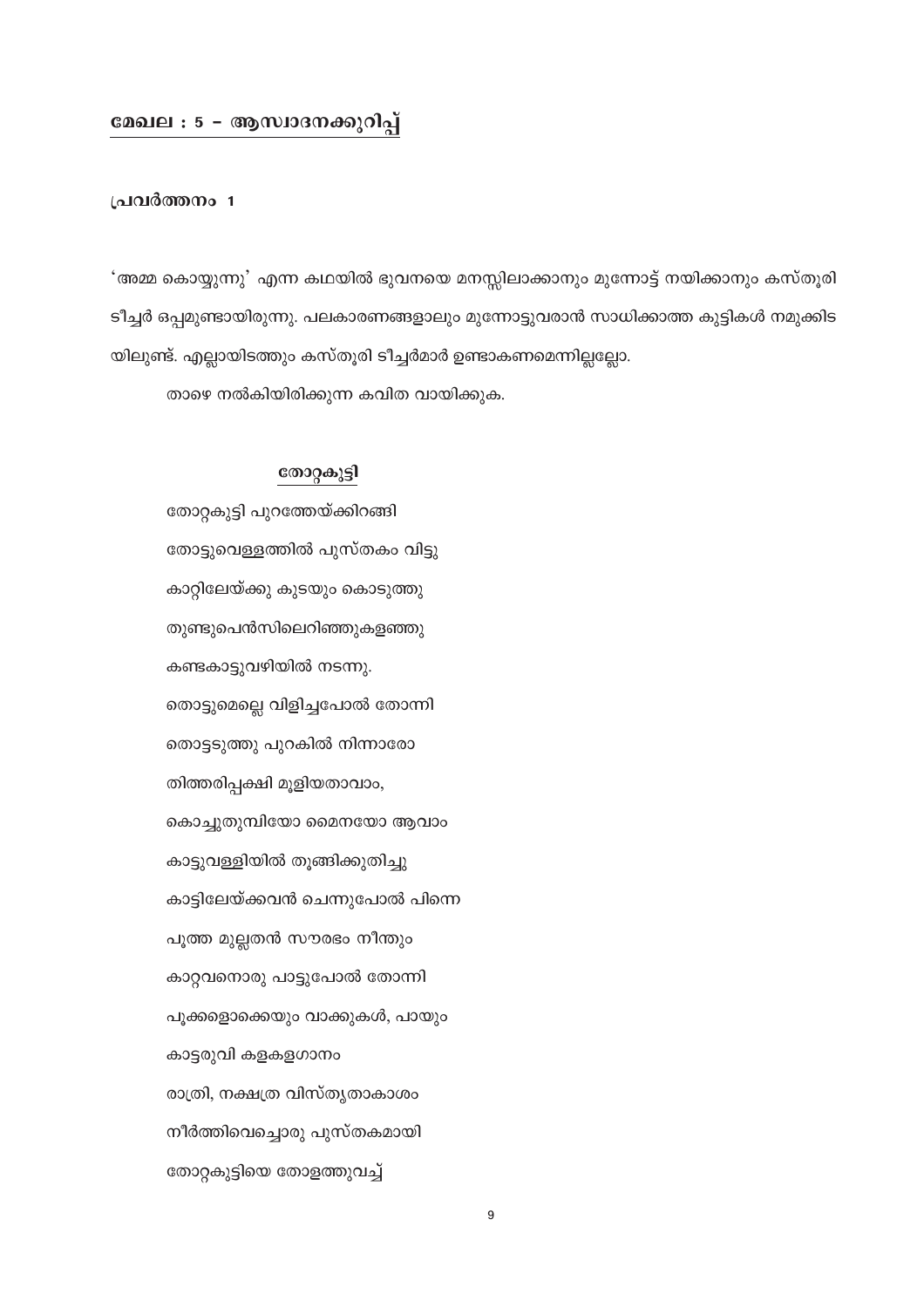പൂത്തുനിന്നു മരതകക്കുന്ന് തോൽക്കുകില്ല നീയെന്നേ പറഞ്ഞു കാത്തുനിൽക്കുന്നൊരമ്പിളിത്തെല്ല്

- റഫീഖ് അഹമ്മദ്

ഈ കവിതയിലെ തോറ്റകുട്ടിയുടെ കൂട്ടുകാർ ആരൊക്കെയാണ്? അവൻ യഥാർത്ഥത്തിൽ തോറ്റവനാണോ ? കവിതയിലെ ആശയം, പ്രയോഗ ഭംഗി, സ്വന്തം നിരീക്ഷണങ്ങൾ ഇവ ഉൾപ്പെ ടുത്തി ആസ്ഥാദനക്കുറിപ്പ് തയ്യാറാക്കുക.

# പ്രവർത്തനം 2

ലോകത്തിൽ അനുദിനം നടക്കുന്ന അക്രമപരമ്പരകളിൽ എത്രയോപേരാണ് അംഗവിഹീനരാകുന്ന ത്. ഈ വേദനയ്ക്ക് കാലദേശ വൃത്യാസമില്ല.

താഴെ നൽകിയിരിക്കുന്ന കവിതാ ഭാഗം വായിക്കുക.

# കാബൂൾ

പൊടുന്നനെയപ്പോൾ

മുകളിലെങ്ങോനി-

ന്നൊരു ലോഹപ്പക്ഷി

പറന്നുതാണുവ-

ന്നൊരു പൊതി താഴേ–

ക്കെറിഞ്ഞുപോകുന്നു

അറിയാതേ, നീയ–

തെടുക്കാൻ നീങ്ങുന്നു

ബലിമൃഗത്തിനു–

മൊരു പഴം നീട്ടും

കൊലയാളിക്കെഴും

ഉദാരതയാവാം.

ഒരു റൊട്ടിത്തുണ്ടോ

മധുര ബിസ്ക്കറ്റോ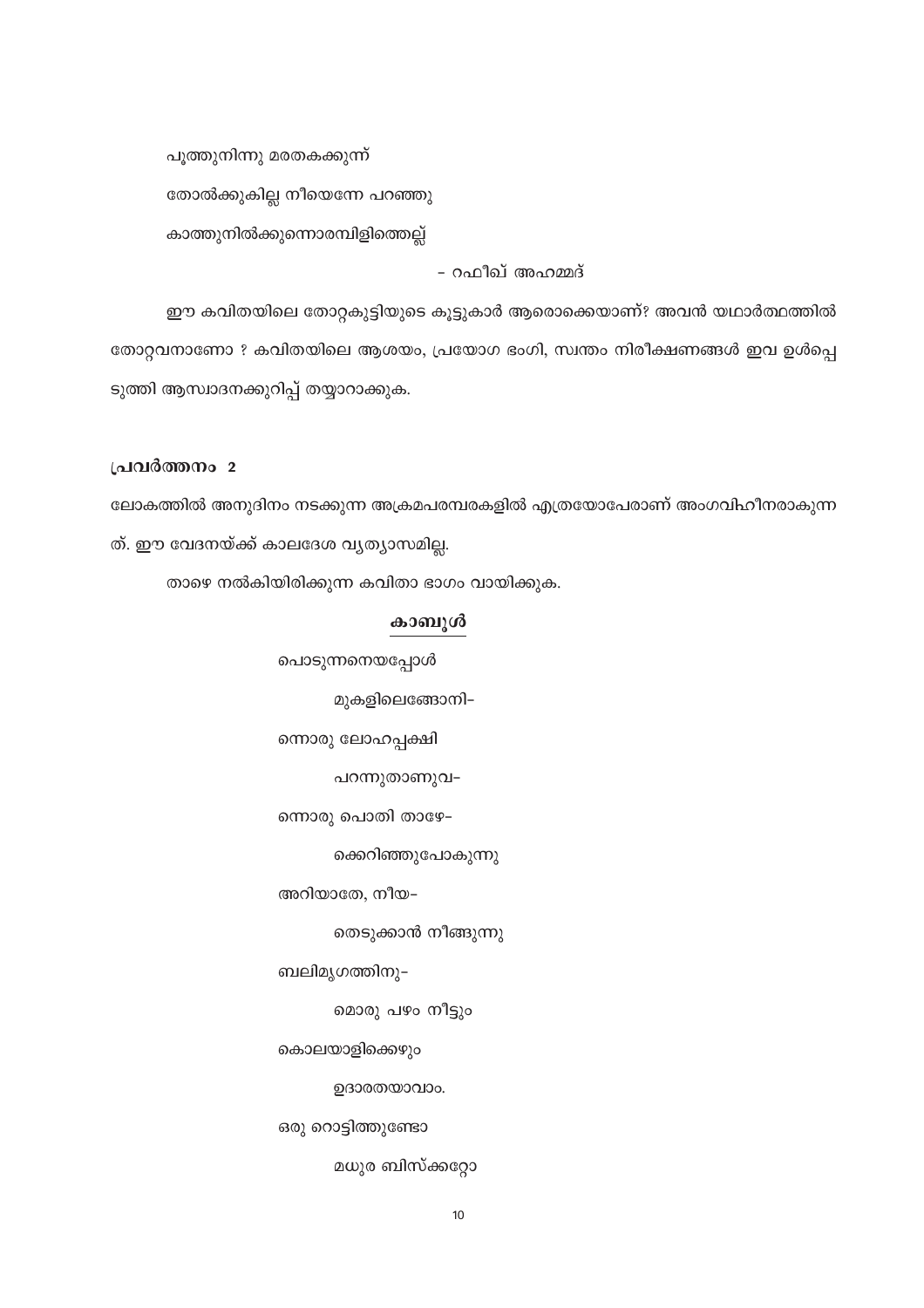കൊതിച്ചു നീ വേഗ–

മെടുക്കാനായുമ്പോൾ

ഒരു വിസ്ഫോടനം !

കരിമ്പുക ! എങ്ങും

ഇരുൾമാത്രം ! ദീന -

മൊരു നിലവിളി !

# (ഒ.എൻ.വി)

അതിനുമപ്പുറം എന്ന യൂണിറ്റിൽ ജന്മനാ ലഭിക്കുന്ന കുറവുകൾ ഉള്ളവരെ നാം കണ്ടു. എന്നാൽ മറ്റുള്ളവരുടെ ക്രൂരത നിമിത്തം അംഗവൈകല്യം വന്ന് വേദനിക്കുന്നവർ നമുക്ക് ചുറ്റുമി ല്ലേ. ഈ കവിത എന്താണ് നമ്മോട് പറയുന്നത്?. ആസ്വാദനക്കുറിപ്പ് തയ്യാറാക്കുക. കവിതയുടെ കാലിക പ്രസക്തികൂടി കണക്കിലെടുക്കുമല്ലോ.

പ്രവർത്തനം 3

## മനുഷ്യന്റെ കൈകൾ

മനുഷ്യന്റെ കൈകൾ, മരിക്കാത്ത കൈകൾ കടുംപാറ പൊട്ടിച്ചുടയ്ക്കുന്ന കൈകൾ ഇരുമ്പൊത്തു തല്ലിത്തഴമ്പിച്ച കൈകൾ ഉലയ്ക്കുള്ളിലൂതിപ്പഴുപ്പിച്ച കൈകൾ കലപ്പക്കരുത്തിൽ തുടിയ്ക്കുന്ന കൈകൾ കൊഴുക്കുന്ന ചേറിൽപ്പുളയ്ക്കുന്ന കൈകൾ വിപുലമായ ലോകം വിയർപ്പിൽക്കതിർത്തി വെളുക്കുംവരെത്തച്ചലയ്ക്കുന്ന കൈകൾ മലയ്ക്കൊത്ത ഭാരം ചുമക്കുന്ന കൈകൾ മഹാസൗധമെല്ലാം പടുക്കുന്ന കൈകൾ ചരിത്രങ്ങൾ എല്ലാം പടയ്ക്കുന്ന കൈകൾ പെരുങ്കാലചക്രം തിരിക്കുന്ന കൈകൾ ഇരുട്ടത്തു പന്തം പിടിയ്ക്കുന്ന കൈകൾ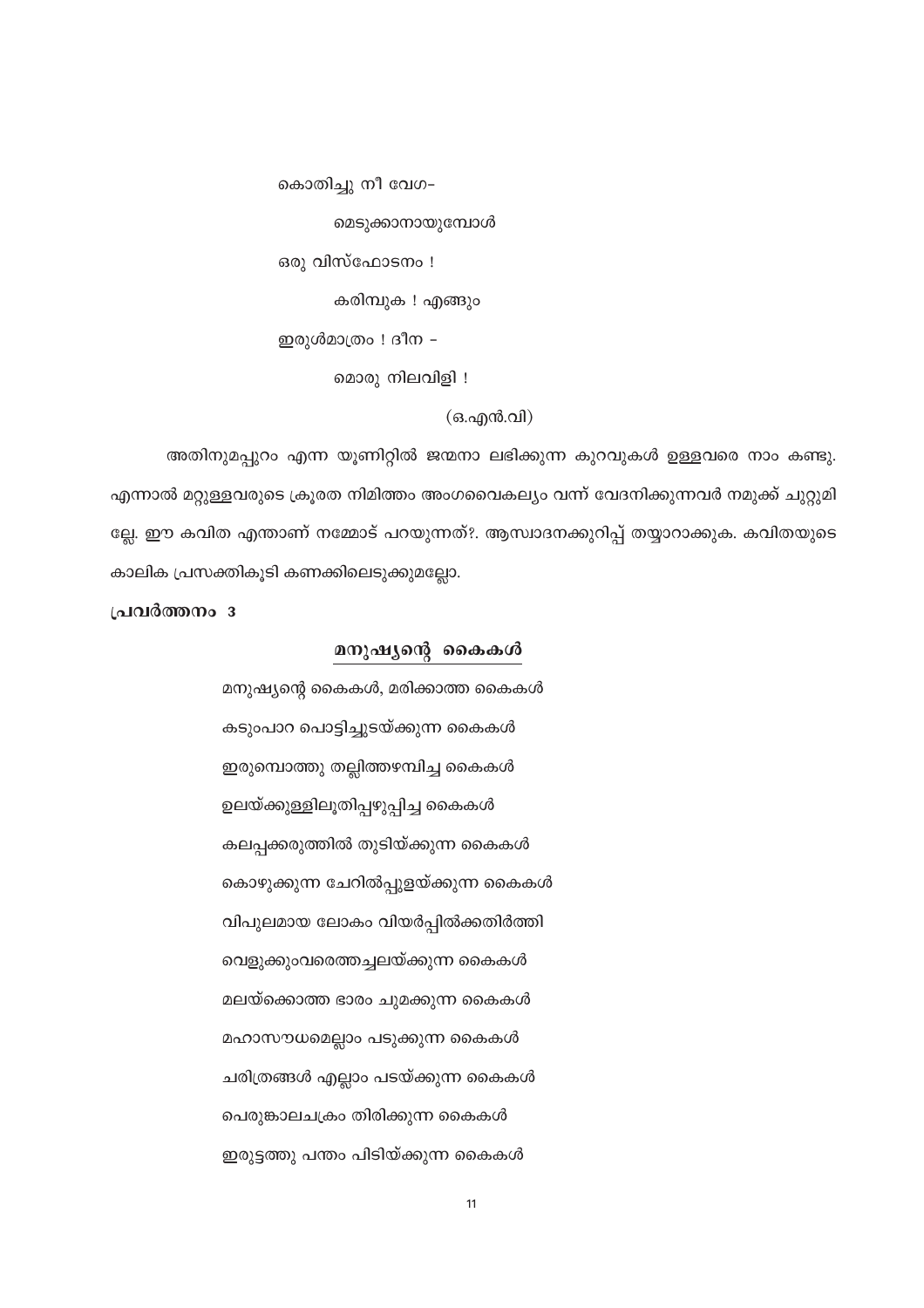#### പ്രഭാതങ്ങൾ തൻ പേറെടുക്കുന്ന കൈകൾ

മനുഷ്യന്റെ കൈകൾ മരിക്കാത്ത കൈകൾ

(ബാലചന്ദ്രൻ ചുള്ളിക്കാട്)

അദ്ധ്വാനത്തിന്റെ മഹത്വം പ്രകീർത്തിക്കുന്ന വരികളാണിവ. മനുഷ്യന്റെ കൈകൾ പ്രകൃതി യിലുണ്ടാക്കുന്ന നിർമ്മാണ പ്രവർത്തനങ്ങൾ മഹത്തരമാണ്. 'തരിശുനിലങ്ങളിലേക്ക്' എന്ന കവി തയിലൂടെ അദ്ധ്വാനത്തിന്റെ മഹത്വം മനസിലാക്കിയല്ലോ. 'മനുഷ്യന്റെ കൈകൾക്ക്' ആസ്വാദന ക്കുറിപ്പ് തയ്യാറാക്കുക.

#### പ്രവർത്തനം 4

ഒരോണക്കാലം കൂടി വരവായി. പാടങ്ങളിൽ നിന്ന് കൊയ്ത്തുപാട്ടുകൾ ഉയരുന്നുണ്ടോ? അദ്ധ്വാനിക്കുന്നവന്റെ പ്രതീക്ഷയ്ക്ക് ചിറക് വയ്ക്കുന്നുണ്ടോ?. അവഗണിക്കപ്പെടുന്നവർക്ക് സന്തോ ഷത്തിന്റെ ലോകങ്ങൾ തുറന്നു കിട്ടുമോ? മലയാളികൾ പ്രതീക്ഷയോടെ ഓണത്തെക്കാത്തിരിക്കുക യാണ്. താഴെക്കൊടുത്തിരിക്കുന്ന കവിത വായിച്ച് ആസ്വാദനക്കുറിപ്പ് തയ്യാറാക്കുക.

# മഹാകലി വരണം

ഒരുനാളിതിലേ വരവായോണം വരവേറ്റതിന്നെപ്പുണരുകവേണം നൃത്തം ചെയ്യുകനീയെൻ മുന്നിൽ വൃത്തമൊരുക്കും പൂക്കളമൊന്നിൽ ഇരുപത്തൊന്നാം നൂറ്റാണ്ടിൽ പുതു പത്തായങ്ങൾ നിറയ്ക്കുക നമ്മൾ പൂവുകൾ നുള്ളാനില്ലെന്നാലും ഉള്ളിൽപ്പൂത്തുവിടർന്നീടട്ടെ കല്പനകൊണ്ടു മഹാനഷ്ടങ്ങളി തില്പരമെങ്ങനെ നമ്മൾ നികത്തും? വയലുകളിൽ വരിനെല്ലുകളില്ല കെട്ടിടമില്ലാതൊട്ടിടമില്ല